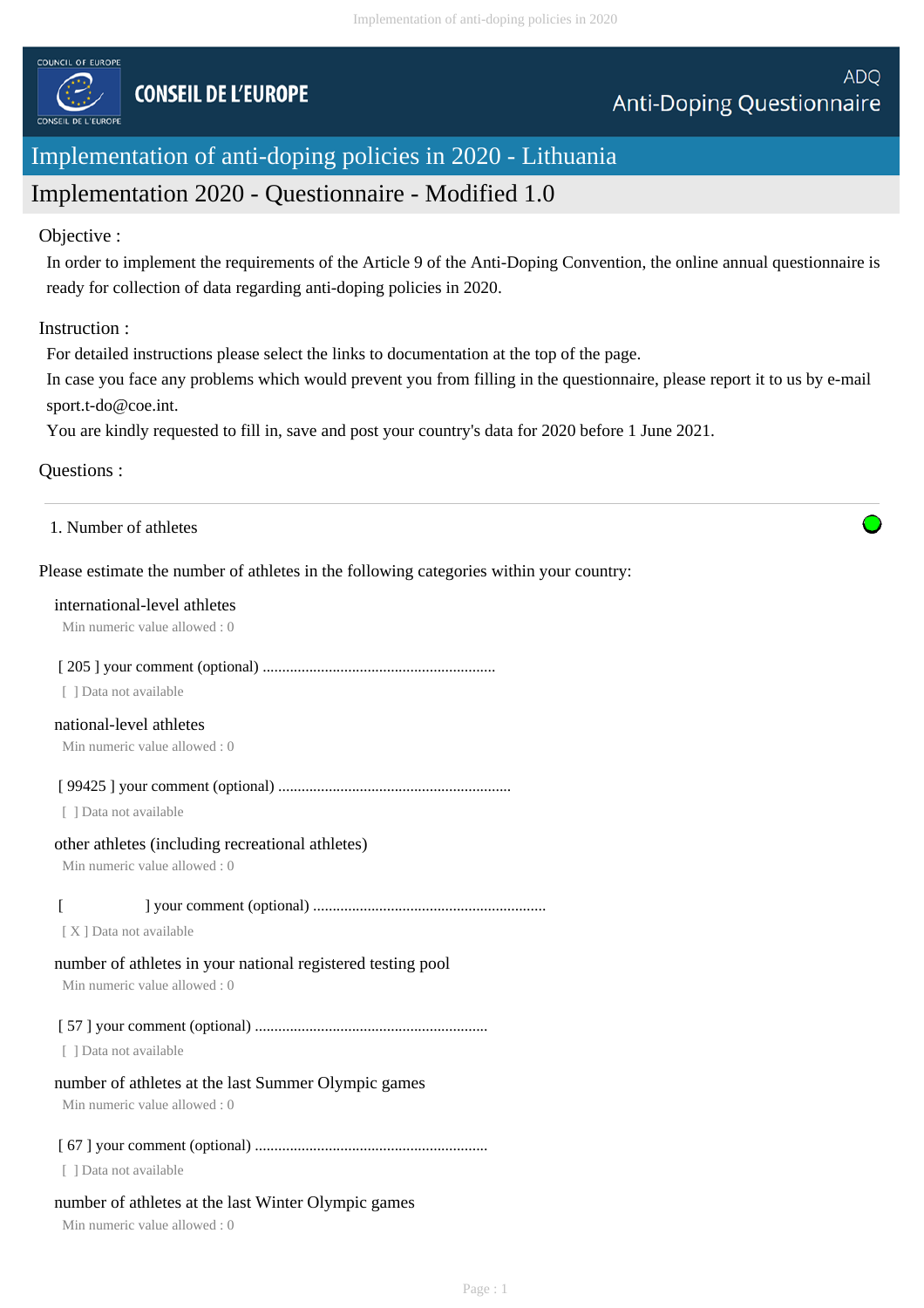| [ ] Data not available                                                                                                                     |
|--------------------------------------------------------------------------------------------------------------------------------------------|
| number of athletes at the last Summer Paralympic games<br>Min numeric value allowed: 0                                                     |
|                                                                                                                                            |
| [ ] Data not available                                                                                                                     |
| number of athletes at the last Winter Paralympic games<br>Min numeric value allowed: 0                                                     |
|                                                                                                                                            |
| [ ] Data not available                                                                                                                     |
| 2. Doping definition                                                                                                                       |
| What is the definition of "doping in sport" used in your country?                                                                          |
|                                                                                                                                            |
|                                                                                                                                            |
|                                                                                                                                            |
|                                                                                                                                            |
| Attachments<br>2021_PASAULINIS-ANTIDOPINGO-KODEKSAS-LT.pdf                                                                                 |
| 3. Doping list                                                                                                                             |
| Which list of banned pharmacological classes of doping agents and doping methods (i.e. Prohibited List) is implemented in<br>your country? |
| [X] Prohibited List, as adopted by the Executive Committee of WADA. Your comment (optional)                                                |
| [ ] List of banned pharmacological classes of doping agents and doping methods, as adopted by the Monitoring Group (T-DO). Your            |
| [ ] Prohibited List, as adopted by the Conference of Parties of the International Convention against Doping in Sport (UNESCO). Your        |
|                                                                                                                                            |
| 4. Additional doping lists                                                                                                                 |
| For the purposes of restricting availability of doping substances, are there other lists than those defined in the question 3?             |
|                                                                                                                                            |
|                                                                                                                                            |
| 5. Anti-doping laws                                                                                                                        |
| Are there any anti-doping laws in your country?                                                                                            |
|                                                                                                                                            |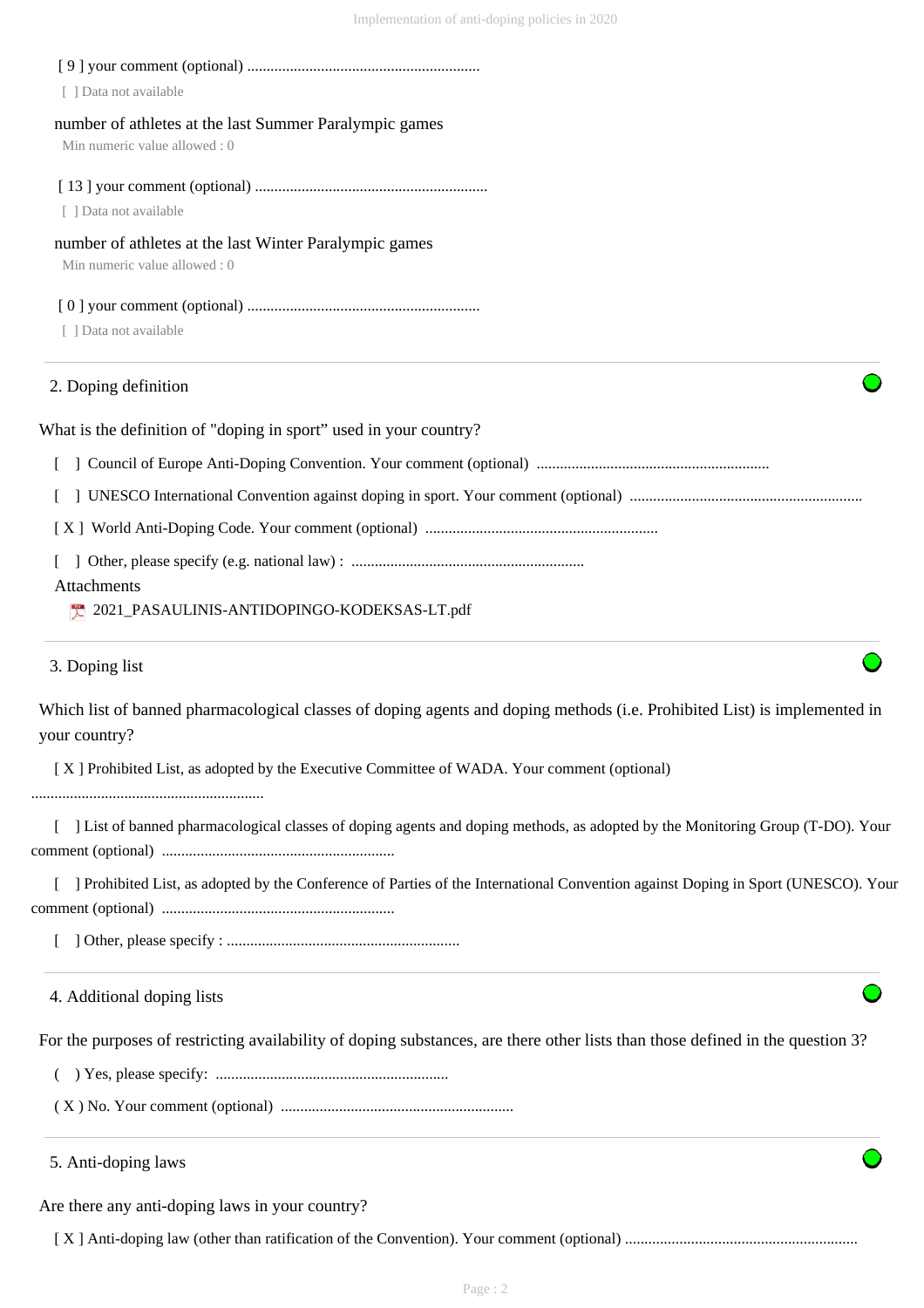- [ ] Other public law rules, please specify: ............................................................
- [ ] No. Your comment (optional) ............................................................
- 6. National Anti-Doping Organisation (NADO)

What is the legal status of your national anti-doping organisation? Please upload the statutes, if possible

- ( ) Public authority. Your comment (optional) ............................................................
- ( X ) Non-governmental organisation. Your comment (optional) ............................................................
- ( ) Private company. Your comment (optional) ............................................................
- ( ) National Olympic Committee acting as a NADO. Your comment (optional) ............................................................
- ( ) Other, please specify : ............................................................

#### 7. NADO activities

Which of the activities below are conducted by your national anti-doping organisation? Please upload the organisational chart, if possible

|                                                | Yes. Your comment<br>(optional) | No, please specify which<br>organisation is in charge                                                          |
|------------------------------------------------|---------------------------------|----------------------------------------------------------------------------------------------------------------|
| Co-ordination of action by public authorities  |                                 | $(X)$ Ministry of<br>Education, science and sport                                                              |
| Co-ordination of the fight against trafficking |                                 | $(X)$ Ministry of health of<br>Respublic of Lithuania,<br>Ministry of Interior of the<br>Republic of Lithuania |
| Testing (doping control)                       | (X)                             |                                                                                                                |
| Results management                             | (X)                             |                                                                                                                |
| Disciplinary procedures                        |                                 | (X) Independing Hearing<br>panel                                                                               |
| Education and/or information                   | (X)                             |                                                                                                                |
| Research                                       |                                 | (X) university research<br>cente                                                                               |

#### 8. Funding of anti-doping programme

#### What was the annual budget of the NADO for the 2020 calendar year?

Min numeric value allowed : 0

#### [ 274441 ] amountEuroCurrency

[ ] Data not available

#### 9. Funding sources

How is the NADO funded? Please select all that apply and indicate an estimate in percentages:

#### [X] Government59%

[ ] National Lottery programme ............................................................ %

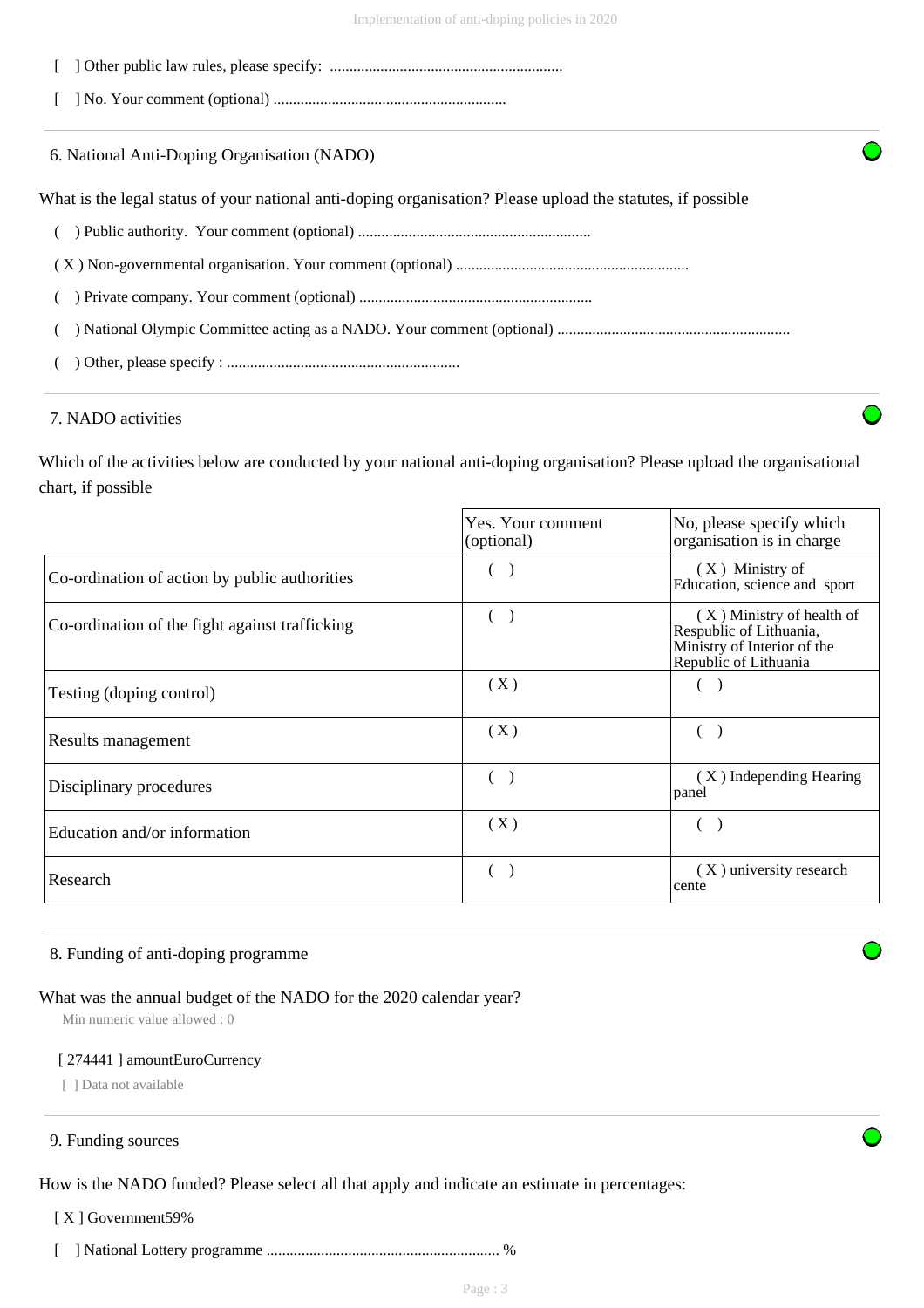| [X] National Olympic Committee (NOC)21%                                                                                                                   |
|-----------------------------------------------------------------------------------------------------------------------------------------------------------|
|                                                                                                                                                           |
| [X] Fee for service20%                                                                                                                                    |
|                                                                                                                                                           |
|                                                                                                                                                           |
| 10. Distribution of funding                                                                                                                               |
| What percentage of NADO's annual budget is put towards the following core programs?                                                                       |
| [30] Testing (including equipment, transportation, sample collection personnel fees)                                                                      |
| [30] Sample analysis                                                                                                                                      |
| [0] Investigations                                                                                                                                        |
| [25] Education                                                                                                                                            |
| [0] Research                                                                                                                                              |
| [5] Results Management/Legal                                                                                                                              |
| [5] Therapeutic Use Exemptions (TUEs)                                                                                                                     |
| [ ] Data not available                                                                                                                                    |
| 11. Other funding for the anti-doping programme                                                                                                           |
| Are other institutions funding any parts of the national anti-doping programme (e.g. laboratories, research, WADA<br>contribution, Unesco Voluntary Fund) |
| (X) Yes, please describeThe government pays WADA and UNESCO contributions through the Ministry of Education, Science and<br><b>Sports</b>                 |
| $( )$ No                                                                                                                                                  |
| 12. Sport budget                                                                                                                                          |
| What amount has been allocated to sport from the State budget through the national ministry responsible for sport for the year<br>2020?                   |
| [7000000] amounteurocurrency / other information<br>[ ] Data not available                                                                                |
| 13. Limiting public funding to organisations                                                                                                              |
| Is public funding withheld from organisations that do not comply with anti-doping regulations and related legal instruments?                              |
|                                                                                                                                                           |
|                                                                                                                                                           |
|                                                                                                                                                           |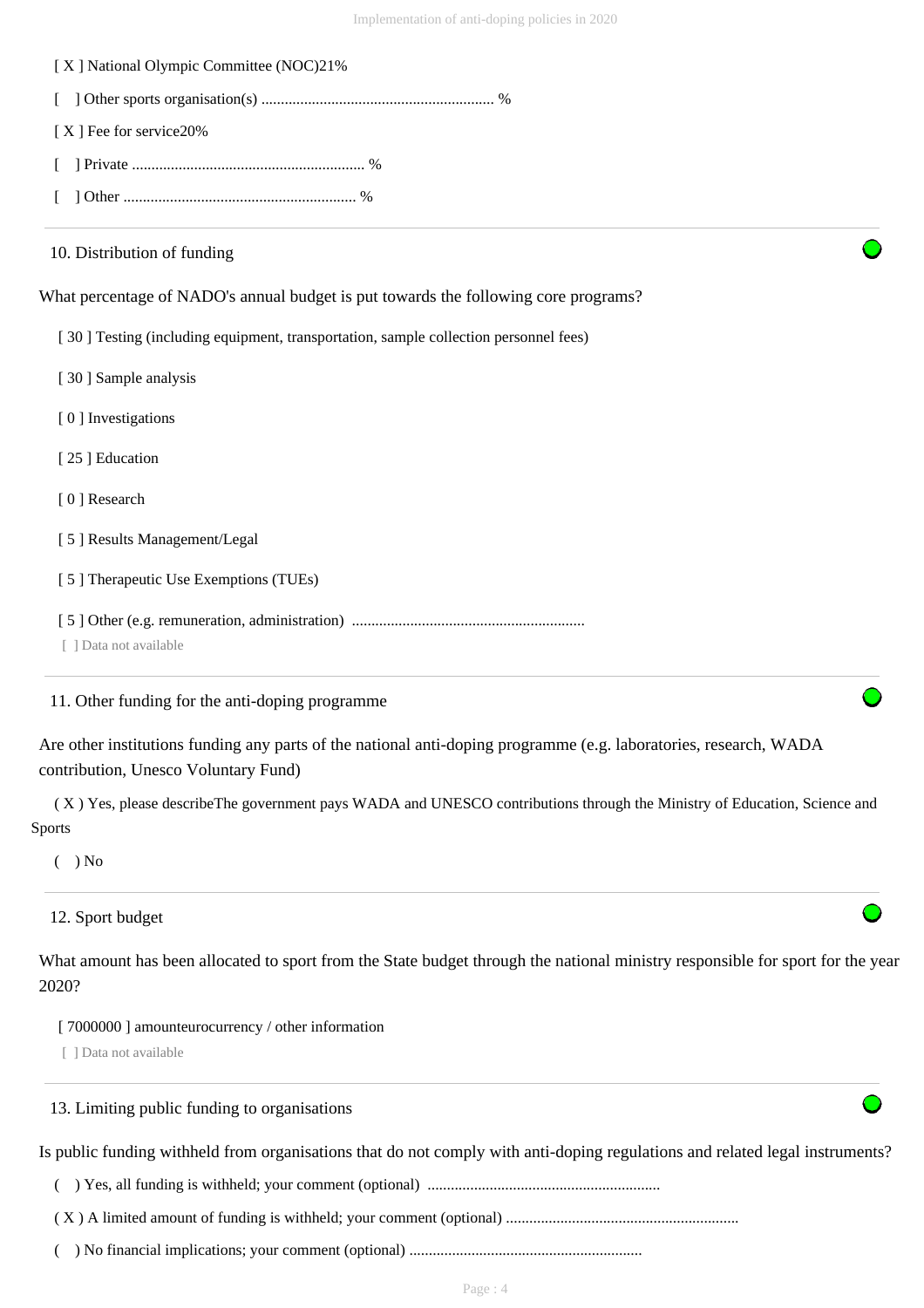| 14. Limitation of public funding of persons                                                                                                                               |
|---------------------------------------------------------------------------------------------------------------------------------------------------------------------------|
| Is sport-related financial assistance provided by public authorities withheld from banned athletes or athlete support personnel<br>during the period of their suspension? |
|                                                                                                                                                                           |
|                                                                                                                                                                           |
|                                                                                                                                                                           |
| Not applicable (no sport-related financial assistance is provided by public authorities to athletes or support personnel); your                                           |
|                                                                                                                                                                           |
|                                                                                                                                                                           |
| 15. Testing programme                                                                                                                                                     |
| Does your country have a national testing programme?                                                                                                                      |
| $(X)$ Yes                                                                                                                                                                 |
|                                                                                                                                                                           |
| 16. Elements of the testing programme                                                                                                                                     |
| What elements of the testing program are implemented by the NADO?                                                                                                         |
| [X] Risk assessment and test distribution planning (TDP)                                                                                                                  |
| [X] Registered testing pool                                                                                                                                               |
| [X] Random selection of athletes                                                                                                                                          |
| [X] Targeted selection of athletes                                                                                                                                        |
| [X] In-competition testing                                                                                                                                                |
| [X] Out-of-competition testing                                                                                                                                            |
| [X] No-advance notice testing                                                                                                                                             |
| [X] Blood testing                                                                                                                                                         |
| [X] Athlete biological passport (ABP) modules                                                                                                                             |
|                                                                                                                                                                           |
|                                                                                                                                                                           |
| 17. Quality certificate                                                                                                                                                   |

Is your NADO or part of its procedures certified according to a quality standard (such as ISO or any other quality assurance system)?

( X ) Yes, please specify which standard, its scope and validityiNADO

- ( ) In progress, please specify ............................................................
- ( ) No. Your comment (optional) ............................................................

Attachments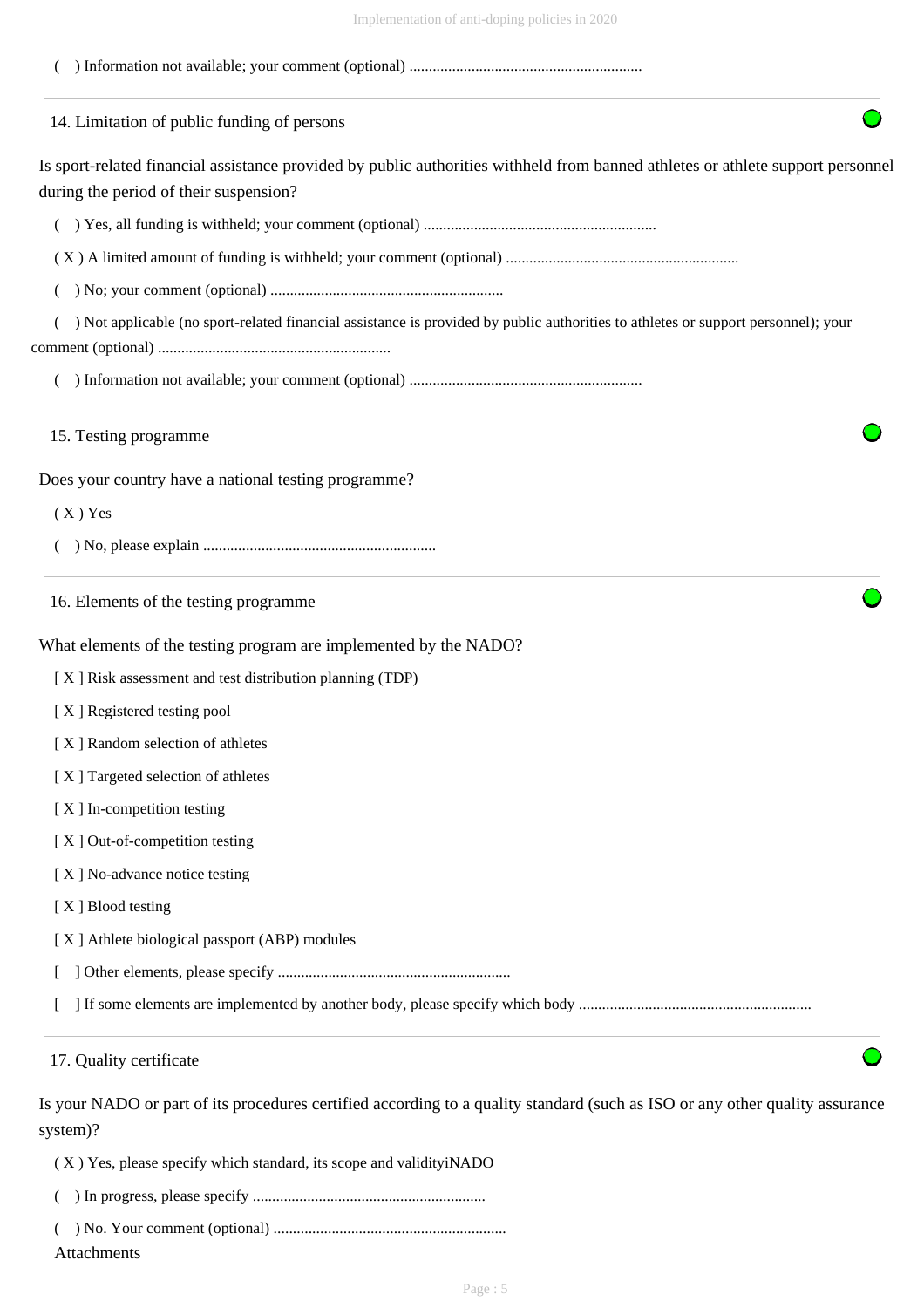Agency website : http://https://www.antidopingas.lt/wp-content/uploads/2020/11/2021\_LIETUVOS-ANTIDOPINGO-TAISYKLES-LT.pdf

#### 18. NADO staff, committee members and other anti-doping specialists

Please outline below how many NADO staff, committees' members and other anti-doping specialists are involved in the coordination and management of your anti-doping programs (except sample collection personnel)

Min numeric value allowed : 0

- [4] staff full time
- [ 3 ] staff part time

[ 10 ] committees' members (including, but not limited to, members of the disciplinary panels, NADO Board, TUE, education, whereabouts, scientific, athletes, appeals, ethics and/or other committees)

[ 0 ] other specialists, please describe ............................................................

[ ] Data not available

19. Sample collection personnel

Do you have sample collection personnel (SCP) ?

( X ) Yes, within the NADO

( ) Yes, through a service provider (Delegated third party) ............................................................

( ) No, please explain ............................................................

# 20. Number of DCOs and BCOs

How many doping control officers (DCOs), blood control officers (BCOs) and chaperones are in your sample collection personnel programme?

Min numeric value allowed : 0

[ 8 ] DCOs; your comment (optional) ............................................................

[ 3 ] BCOs; your comment (optional) ............................................................

[ 0 ] Chaperones; your comment (optional) ............................................................

[ ] Data not available

# 21. Laboratory

Is there a doping control laboratory in your country?

[ ] Yes, accredited or approved by WADA in accordance with the International Standard for Laboratories

[ ] No, but a preparatory process is in progress to apply for accreditation or approval by WADA

[ X ] No

# 22. Use of WADA laboratories

Which WADA-accredited or approved laboratories are used for analysis of samples collected by your NADO as a Testing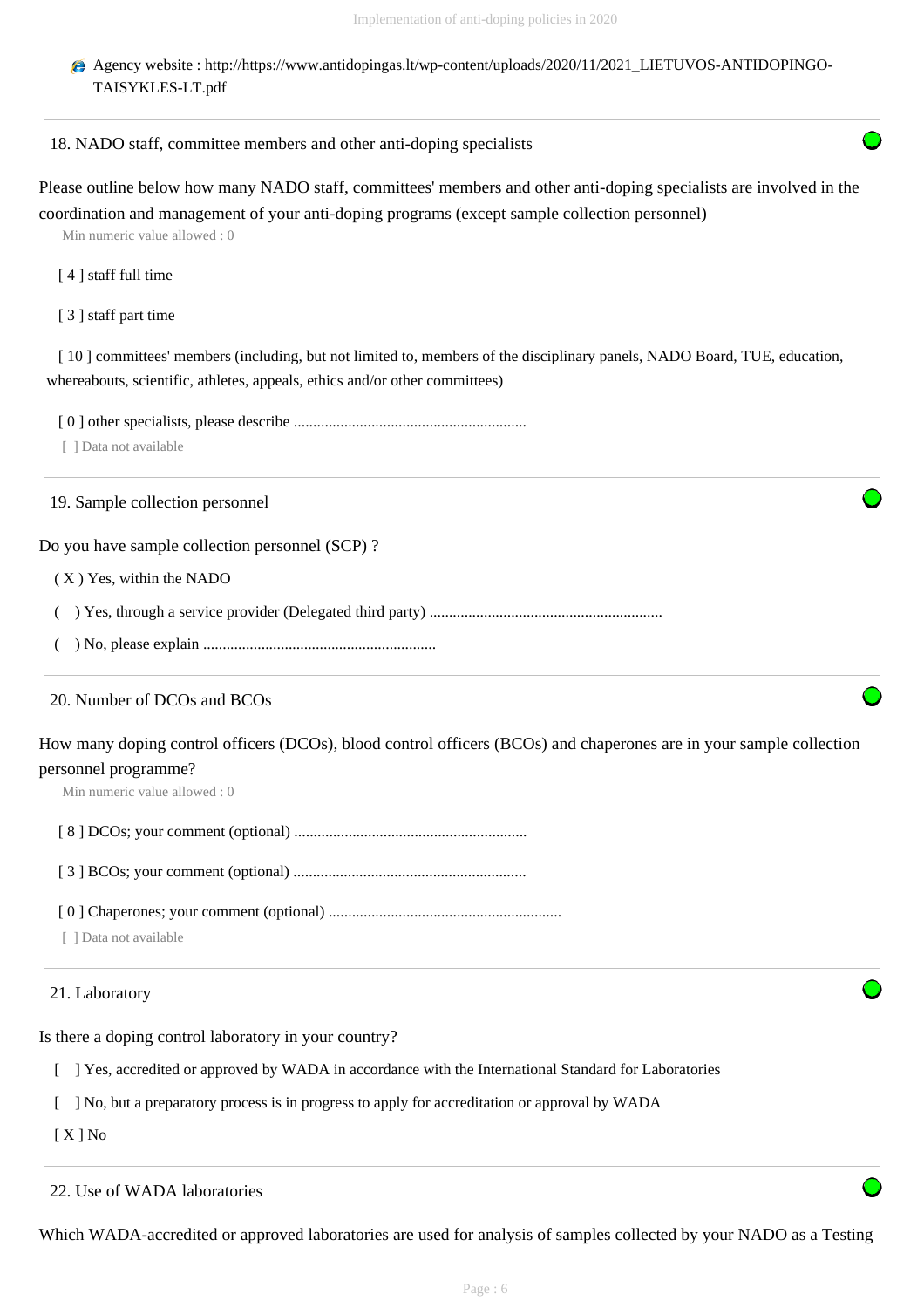$\overline{\mathbf{1}}$ 

authority within your national testing program in the year 2020? Please list all that applies, including the laboratory in your own country (if you use it) and indicate the percentage of samples analysed in each laboratory. Enter "0", if you don't use this laboratory

|                                   | % of NADO samples (estimate) |
|-----------------------------------|------------------------------|
| ANKARA, TURKEY                    | $\boldsymbol{0}$             |
| <b>ATHENS, GREECE</b>             | $\boldsymbol{0}$             |
| <b>BANGKOK, THAILAND</b>          | $\boldsymbol{0}$             |
| <b>BARCELONA, SPAIN</b>           | $\boldsymbol{0}$             |
| <b>BEIJING, CHINA</b>             | $\boldsymbol{0}$             |
| <b>BLOEMFONTEIN, SOUTH AFRICA</b> | $\boldsymbol{0}$             |
| <b>BUCHAREST, ROMANIA</b>         | $\boldsymbol{0}$             |
| COLOGNE, GERMANY                  | $\mathbf{1}$                 |
| DOHA, QATAR                       | $\boldsymbol{0}$             |
| GHENT, BELGIUM                    | $\boldsymbol{0}$             |
| HAVANA, CUBA                      | $\boldsymbol{0}$             |
| <b>HELSINKI, FINLAND</b>          | $\boldsymbol{0}$             |
| <b>KREISCHA, GERMANY</b>          | $\boldsymbol{0}$             |
| LAUSANNE, SWITZERLAND             | $\mathbf{1}$                 |
| LONDON, UNITED KINGDOM            | $\boldsymbol{0}$             |
| LOS ANGELES, USA                  | $\boldsymbol{0}$             |
| MADRID, SPAIN                     | $\mathbf{1}$                 |
| MONTREAL, CANADA                  | $\boldsymbol{0}$             |
| NEW DELHI, INDIA                  | $\boldsymbol{0}$             |
| <b>OSLO, NORWAY</b>               | $\boldsymbol{0}$             |
| PARIS, FRANCE                     | $\boldsymbol{0}$             |
| <b>RIO DE JANEIRO, BRAZIL</b>     | $\boldsymbol{0}$             |
| ROMA, ITALY                       | $\mathbf{1}$                 |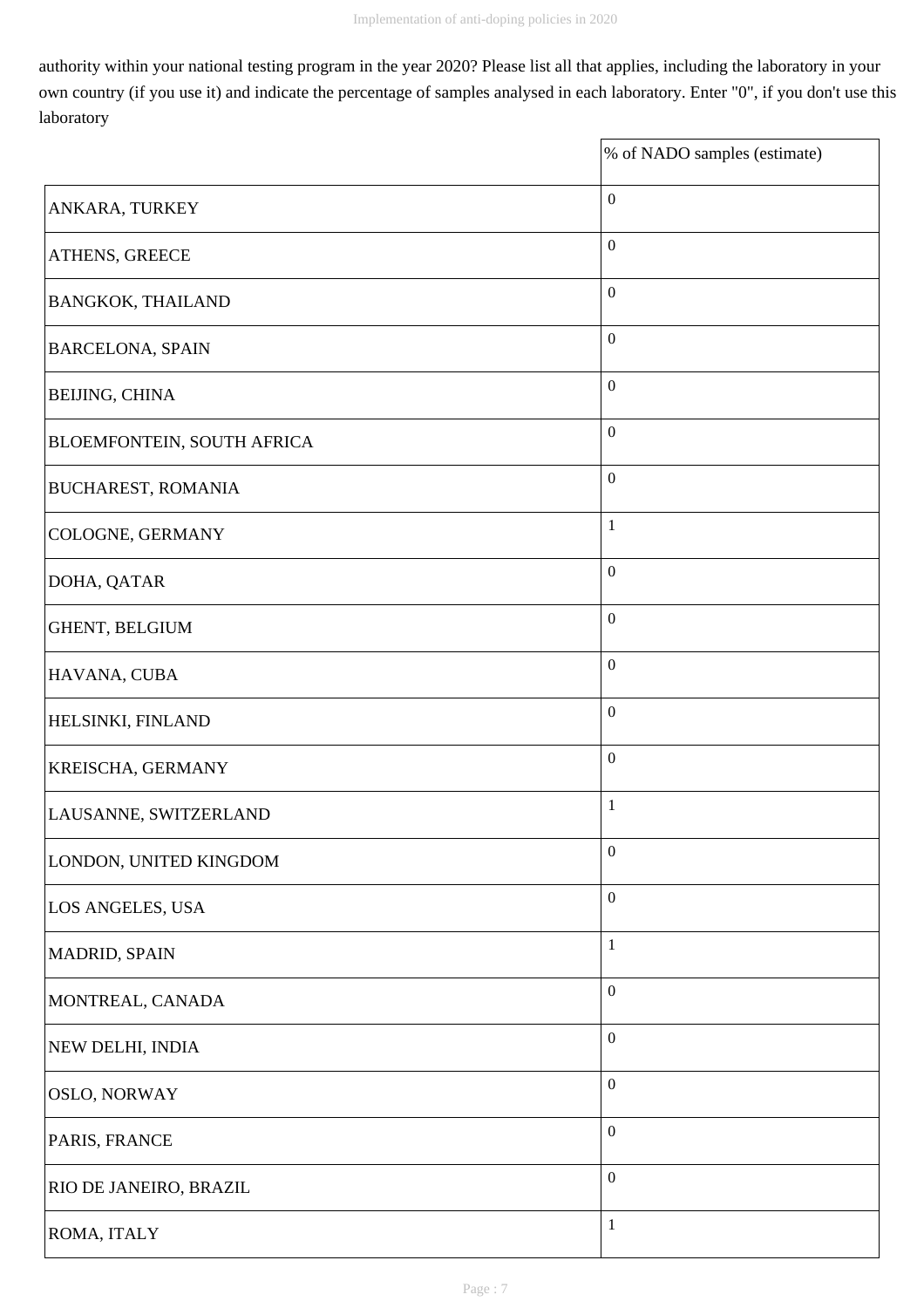| SALT LAKE CITY, USA       | $\Omega$ |
|---------------------------|----------|
| SEIBERSDORF, AUSTRIA      | $\Omega$ |
| <b>SEOUL, SOUTH KOREA</b> | $\Omega$ |
| <b>STOCKHOLM, SWEDEN</b>  | $\Omega$ |
| SYDNEY, AUSTRALIA         | $\theta$ |
| TOKYO, JAPAN              | $\Omega$ |
| WARSAW, POLAND            | 96       |

[ ] Data not available

# 23. Testing statistics

How many samples were collected under your national testing program in the year 2020?

|                                                             | Urine | Blood (including ABP) |
|-------------------------------------------------------------|-------|-----------------------|
| In-competition samples<br>Min numeric value allowed : 0     | 120   | U                     |
| Out-of-competition samples<br>Min numeric value allowed : 0 | 173   | 10                    |

[ ] Data not available

# 24. Testing abroad

Did you test athletes under your authority who reside or train abroad (directly or by subcontracting other ADOs or antidoping service providers)?

( X ) Yes; your comment (optional)we tested athletes in train camps using anti-doping service providers.

- ( ) Not in 2020, but we have authorisation to do so; your comment (optional) ............................................................
- ( ) No, we do not have authorisation to do so; your comment (optional) ............................................................

# 25. Disciplinary system

Please describe the disciplinary process for the anti-doping rule violations and application of the T-DO Recommendation on ensuring the independence of hearing panels (bodies) and promoting fair trial in anti-doping cases [T-DO/Rec(2017)01] http://rm.coe.int/recommendation-on-ensuring-the-independence-of-hearing-panels-bodies-a/1680735159

| Has your State established<br>centralised panel/body in<br>charge of all hearing<br>proceedings in anti-doping<br>matters (hearing panel)? |  |  |
|--------------------------------------------------------------------------------------------------------------------------------------------|--|--|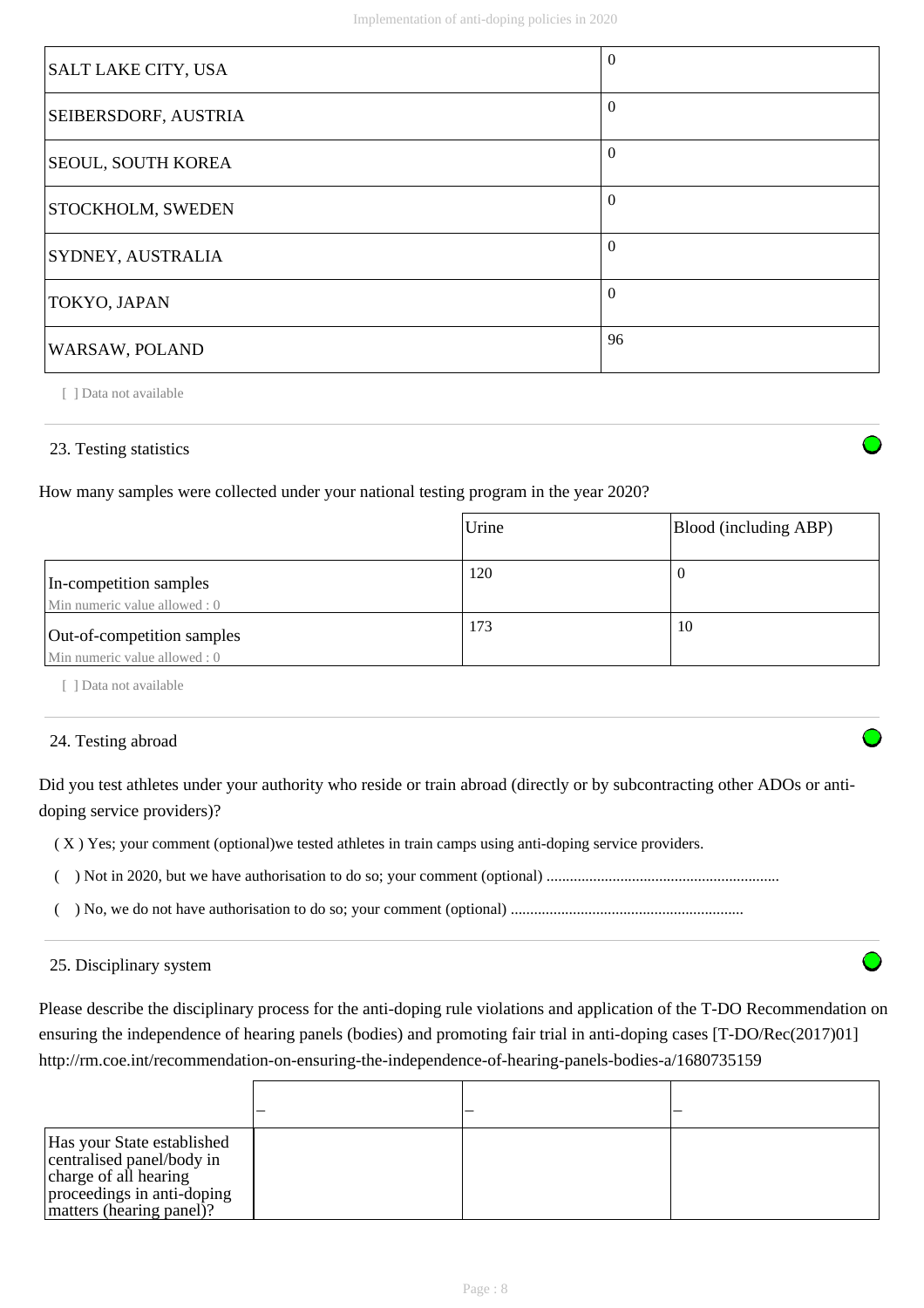| Is the hearing panel<br>independent, and<br>operationally independent<br>from sport movement (i.a.<br>national federations,<br>National Olympic<br>Committee, National<br>Paralympic Committee)? |  |  |
|--------------------------------------------------------------------------------------------------------------------------------------------------------------------------------------------------|--|--|
| Is the hearing panel<br>operationally independent<br>from the government?                                                                                                                        |  |  |
| Is the hearing panel<br>operationally independent<br>from the NADO?                                                                                                                              |  |  |
| Are you aware of T-<br>DO/Rec(2017)01?                                                                                                                                                           |  |  |
| Is the composition of the<br>hearing panel in line with the<br>requirements outlined in T-<br>DO/Rec(2017)01?                                                                                    |  |  |
| Are the rights of access to<br>justice ensured in accordance<br>with $T\text{-DO/Rec}(2017)01?$                                                                                                  |  |  |
| Other comments                                                                                                                                                                                   |  |  |

[X] Data not available

# Attachments

 $\blacktriangleright$  Regulation for hearing cases.pdf

26. Appeals system

Please describe the process for handling anti-roping rule violations appeals

Describe, upload documents or add the link to the relevant content Athletes may apply to CAS.

[ ] Data not available

Attachments

 $R$  Regulation for hearing cases.pdf

# 27. Anti-doping rule violations (ADRV)

How many anti-doping rule violations cases were initiated in 2020 and how many of these initiated cases resulted in the imposition of a sanction?

|                                                                                                                            | Initiated cases | Cases that resulted in a Cases that resulted in<br>sanction | no sanction |
|----------------------------------------------------------------------------------------------------------------------------|-----------------|-------------------------------------------------------------|-------------|
| Presence of a prohibited substance or its<br>metabolites or markers in an athlete's sample<br>Min numeric value allowed: 0 |                 | 4                                                           |             |
| Use or attempted use by an athlete of a<br>prohibited substance or a prohibited method<br>Min numeric value allowed: 0     | $\theta$        |                                                             |             |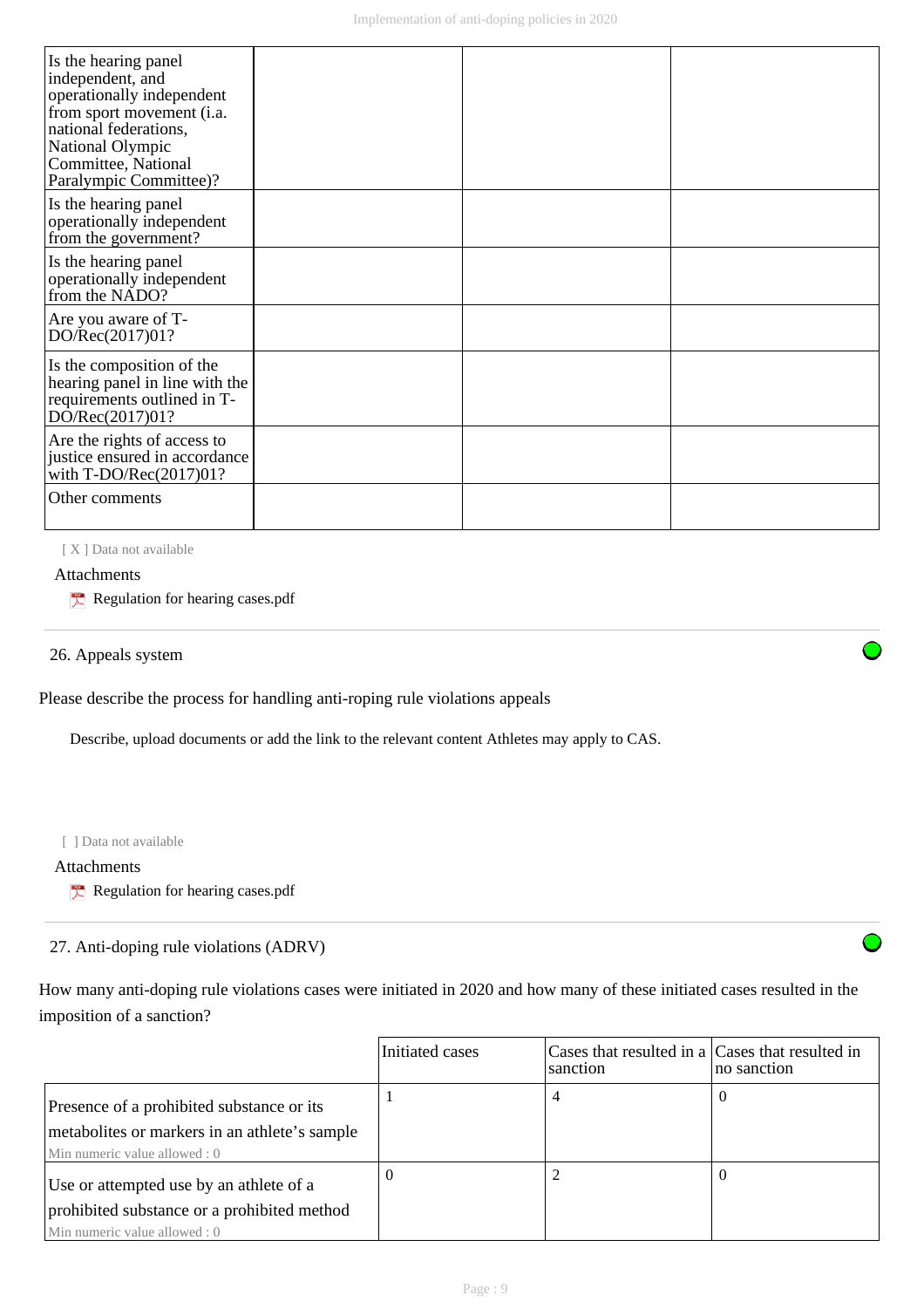| Evading, refusing or failing to submit to             | $\theta$     | $\Omega$       | $\theta$ |
|-------------------------------------------------------|--------------|----------------|----------|
| sample collection                                     |              |                |          |
| Min numeric value allowed: 0                          |              |                |          |
| Whereabouts failures<br>Min numeric value allowed : 0 | $\Omega$     | $\mathbf{0}$   | 27       |
| Tampering or attempted tampering with any             | $\Omega$     | $\Omega$       | $\Omega$ |
| part of doping control                                |              |                |          |
| Min numeric value allowed : 0                         |              |                |          |
| Possession of prohibited substances and               | $\Omega$     | $\overline{4}$ | $\Omega$ |
| prohibited methods                                    |              |                |          |
| Min numeric value allowed: 0                          |              |                |          |
| Trafficking or attempted trafficking in any           | $\Omega$     | $\Omega$       | $\Omega$ |
| prohibited substance or prohibited method             |              |                |          |
| Min numeric value allowed: 0                          |              |                |          |
| Administration or attempted administration to         | $\Omega$     | $\mathbf{0}$   | $\theta$ |
| any athlete of any prohibited method or               |              |                |          |
| prohibited substance                                  |              |                |          |
| Min numeric value allowed: 0                          |              |                |          |
| Complicity                                            | $\mathbf{0}$ | $\overline{2}$ | $\Omega$ |
| Min numeric value allowed: 0                          |              |                |          |
| Prohibited association                                | $\Omega$     | $\mathbf{0}$   | $\theta$ |
| Min numeric value allowed: 0                          |              |                |          |

[ ] Data not available

# 28. Whereabouts failures

# How many of the following whereabouts failures have you registered in 2020?

#### [ 24 ] One missed test or filing failure

#### [ 3 ] Any combination of two missed tests and/or filing failures

[ ] Data not available

# 29. Co-operation with law enforcement agencies

What measures have been taken to ensure co-operation between NADO and law enforcement agencies in limiting illegal availability of doping substances?

# [X] Law, please specify LAW OF THE CONTROL OF CERTAIN DOPING MATERIALS

- [ ] Agreement, please specify ............................................................
- [ ] Ad hoc activities, please specify ............................................................
- [ ] Other, please specify ............................................................
- [ ] None; your comment (optional) ............................................................

# Attachments

LAW-OF-THE-CONTROL-OF-CERTAIN-DOPING-MATERIALS.pdf

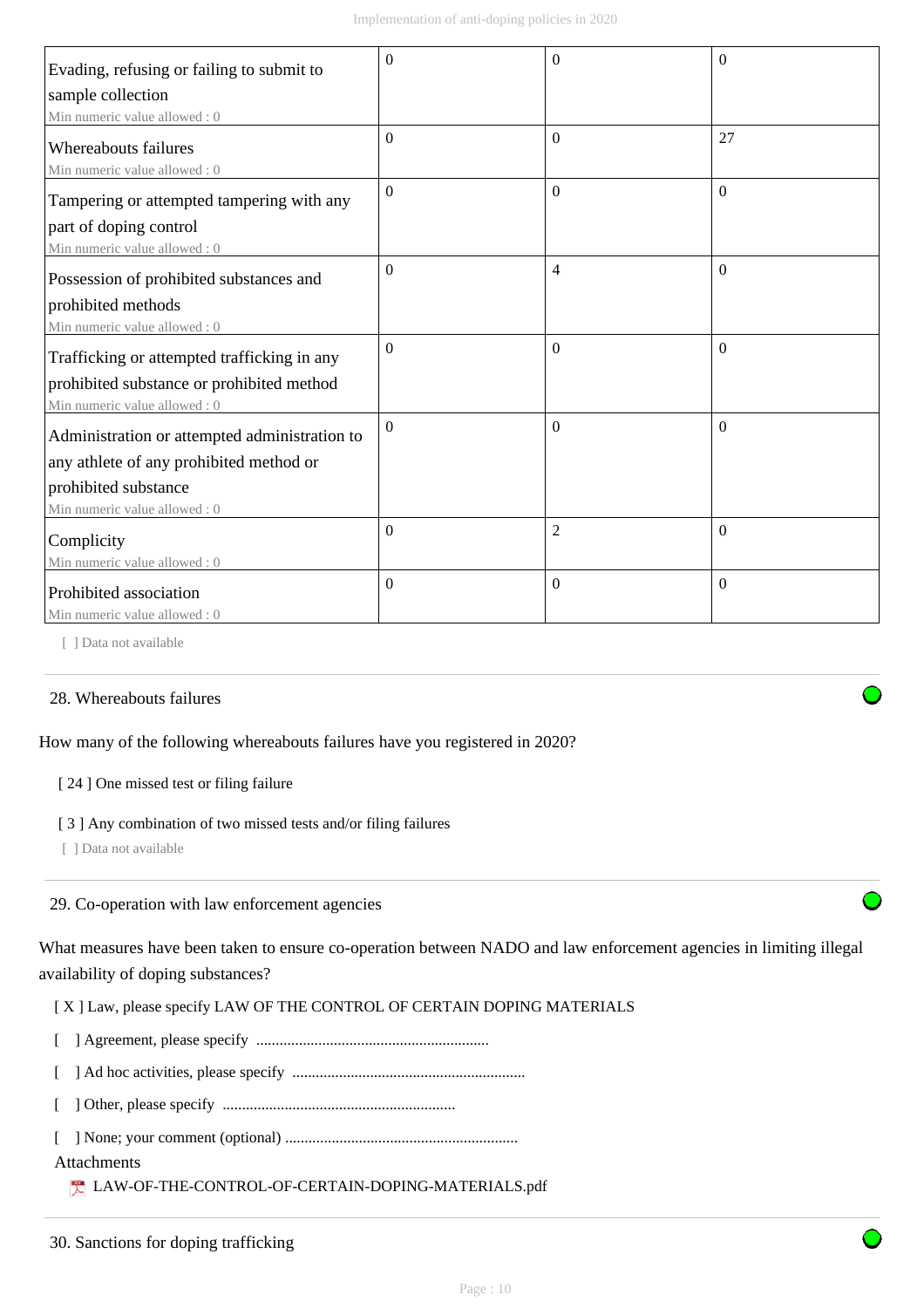| Implementation of anti-doping policies in 2020                                                                                                                      |
|---------------------------------------------------------------------------------------------------------------------------------------------------------------------|
| Are there specific penalties or sanctions for illegal circulation of doping substances, in addition to those regulating the<br>movement of medicines and narcotics? |
|                                                                                                                                                                     |
|                                                                                                                                                                     |
|                                                                                                                                                                     |
|                                                                                                                                                                     |
|                                                                                                                                                                     |
|                                                                                                                                                                     |
| Attachments<br>T LAW-OF-THE-CONTROL-OF-CERTAIN-DOPING-MATERIALS.pdf                                                                                                 |
| 31. Statistics on doping trafficking                                                                                                                                |
| Do law enforcement agencies share data on the seizure of doping substances with the NADO?                                                                           |
| $\left($                                                                                                                                                            |
|                                                                                                                                                                     |
|                                                                                                                                                                     |
| 32. Whistleblowers                                                                                                                                                  |
| Is your NADO implementing a whistleblower policy/programme?                                                                                                         |
|                                                                                                                                                                     |
| ) No, but a preparatory process is in progress to develop a whistleblower policy/programme; any comment                                                             |
|                                                                                                                                                                     |
| 33. Legal background for Whistleblower policy                                                                                                                       |
| If your NADO implements a Whistleblower policy/programme, please describe the legal framework for this programme                                                    |

[ ] National legislation

[ X ] NADO Rules

- [ ] Direct application of WADA Whistleblowing programme/policy and procedure for reporting misconduct
- [ ] Direct application of the rules of one or more international sports organisations, if yes, please list them

............................................................

- [ ] Other. Please describe ............................................................
- [ ] Not applicable

34. Organisation of anti-doping education

Which organisations are involved in implementing anti-doping education programs?

[ X ] National anti-doping organisation

[ X ] Ministry responsible for sport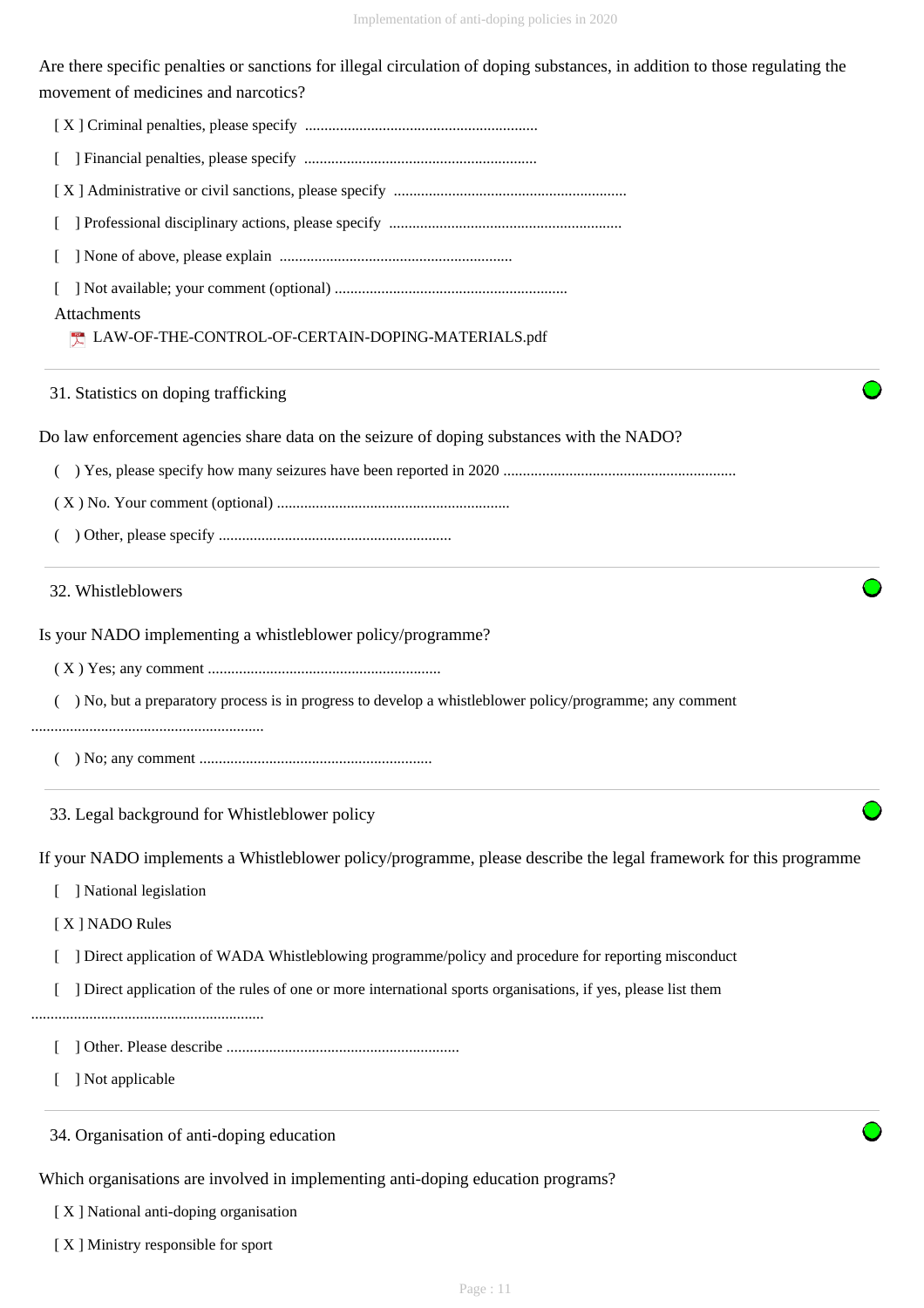| Ministry responsible for education         |
|--------------------------------------------|
| Ministry responsible for health            |
|                                            |
| [X] National sport federations             |
| [X] Regional/municipal sport organisations |
| 1 Universities                             |
| [X ] Schools                               |
| Sport clubs                                |
|                                            |

35. Anti-doping education themes

# What types of anti-doping message are provided for different target groups?

|                                           | elite<br>athletes                     | young<br>athletes                     | recreatio<br>nal<br>athletes      | sports<br>officials                        | coaches                               | medical<br>personne pupils        | school                                | media                             | general<br>public                     | other                             |
|-------------------------------------------|---------------------------------------|---------------------------------------|-----------------------------------|--------------------------------------------|---------------------------------------|-----------------------------------|---------------------------------------|-----------------------------------|---------------------------------------|-----------------------------------|
| National and                              | [X]                                   | [X]                                   | $[\ ]$                            | [X]                                        | $\begin{bmatrix} 1 \end{bmatrix}$     | $\begin{bmatrix} 1 \end{bmatrix}$ | $\begin{bmatrix} 1 \end{bmatrix}$     | $\begin{bmatrix} 1 \end{bmatrix}$ | $\begin{bmatrix} 1 \end{bmatrix}$     | $\begin{bmatrix} 1 \end{bmatrix}$ |
| International anti-                       |                                       |                                       |                                   |                                            |                                       |                                   |                                       |                                   |                                       |                                   |
| doping rules                              |                                       |                                       |                                   |                                            |                                       |                                   |                                       |                                   |                                       |                                   |
| Harm of doping to                         | [X]                                   | [X]                                   | [X]                               | $[\ ]$                                     | $[\ ]$                                | $\begin{bmatrix} 1 \end{bmatrix}$ | $[\ ]$                                | $\begin{bmatrix} 1 \end{bmatrix}$ | $\begin{bmatrix} 1 \end{bmatrix}$     | $\begin{bmatrix} 1 \end{bmatrix}$ |
| the spirit of sport                       |                                       |                                       |                                   |                                            |                                       |                                   |                                       |                                   |                                       |                                   |
| Athletes and                              | [X]                                   | [X]                                   | [X]                               | [X]                                        | $\begin{bmatrix} 1 \end{bmatrix}$     | $\begin{bmatrix} 1 \end{bmatrix}$ | $\begin{bmatrix} 1 \end{bmatrix}$     | $\begin{bmatrix} 1 \end{bmatrix}$ | $\begin{bmatrix} 1 \end{bmatrix}$     | $\begin{bmatrix} 1 \end{bmatrix}$ |
| athlete support                           |                                       |                                       |                                   |                                            |                                       |                                   |                                       |                                   |                                       |                                   |
| personnel's rights                        |                                       |                                       |                                   |                                            |                                       |                                   |                                       |                                   |                                       |                                   |
| and responsibilities                      |                                       |                                       |                                   |                                            |                                       |                                   |                                       |                                   |                                       |                                   |
| Consequences of                           | [X]                                   | [X]                                   | [X]                               | $\overline{\phantom{a}}$<br>$\overline{a}$ | $\begin{bmatrix} 1 \end{bmatrix}$     | $\begin{bmatrix} 1 \end{bmatrix}$ | $\begin{bmatrix} 1 \end{bmatrix}$     | $\begin{bmatrix} 1 \end{bmatrix}$ | $\begin{bmatrix} 1 \end{bmatrix}$     | $\begin{bmatrix} 1 \end{bmatrix}$ |
| doping, including                         |                                       |                                       |                                   |                                            |                                       |                                   |                                       |                                   |                                       |                                   |
| sanctions, health                         |                                       |                                       |                                   |                                            |                                       |                                   |                                       |                                   |                                       |                                   |
| and social                                |                                       |                                       |                                   |                                            |                                       |                                   |                                       |                                   |                                       |                                   |
| consequences                              |                                       |                                       |                                   |                                            |                                       |                                   |                                       |                                   |                                       |                                   |
| Substances and                            | [X]                                   | [X]                                   | [X]                               | [X]                                        | $\begin{bmatrix} 1 \end{bmatrix}$     | $\begin{bmatrix} 1 \end{bmatrix}$ | $[\ ]$                                | $\begin{bmatrix} 1 \end{bmatrix}$ | $\begin{bmatrix} 1 & 1 \end{bmatrix}$ | $\begin{bmatrix} 1 \end{bmatrix}$ |
| methods on the                            |                                       |                                       |                                   |                                            |                                       |                                   |                                       |                                   |                                       |                                   |
| Prohibited List                           |                                       |                                       |                                   |                                            |                                       |                                   |                                       |                                   |                                       |                                   |
| Doping control<br>procedures              | $\begin{bmatrix} 1 & 1 \end{bmatrix}$ | $\begin{bmatrix} 1 \end{bmatrix}$     | $\begin{bmatrix} 1 \end{bmatrix}$ | $\begin{bmatrix} 1 \end{bmatrix}$          | $\begin{bmatrix} 1 & 1 \end{bmatrix}$ | $\begin{bmatrix} 1 \end{bmatrix}$ | $\begin{bmatrix} 1 & 1 \end{bmatrix}$ | $\begin{bmatrix} 1 \end{bmatrix}$ | $\begin{bmatrix} 1 \end{bmatrix}$     | $\begin{bmatrix} 1 \end{bmatrix}$ |
| Therapeutic use                           | $\begin{bmatrix} 1 \end{bmatrix}$     | $\begin{bmatrix} 1 & 1 \end{bmatrix}$ | $\begin{bmatrix} 1 \end{bmatrix}$ | $\begin{bmatrix} 1 \end{bmatrix}$          | $\begin{bmatrix} 1 \end{bmatrix}$     | $\begin{bmatrix} 1 \end{bmatrix}$ | $\begin{bmatrix} 1 \end{bmatrix}$     | $\begin{bmatrix} 1 \end{bmatrix}$ | $\begin{bmatrix} 1 \end{bmatrix}$     | $[\ ]$                            |
| exemptions<br>(TUEs)                      |                                       |                                       |                                   |                                            |                                       |                                   |                                       |                                   |                                       |                                   |
| Applicable<br>whereabouts<br>requirements | $\begin{bmatrix} 1 \end{bmatrix}$     | $\begin{bmatrix} 1 \end{bmatrix}$     | $\begin{bmatrix} 1 \end{bmatrix}$ | $\begin{bmatrix} 1 \end{bmatrix}$          | $\begin{bmatrix} 1 \end{bmatrix}$     | $\begin{bmatrix} 1 \end{bmatrix}$ | $\begin{bmatrix} 1 \end{bmatrix}$     | $\begin{bmatrix} 1 \end{bmatrix}$ | $\begin{bmatrix} 1 \end{bmatrix}$     | $\begin{bmatrix} 1 \end{bmatrix}$ |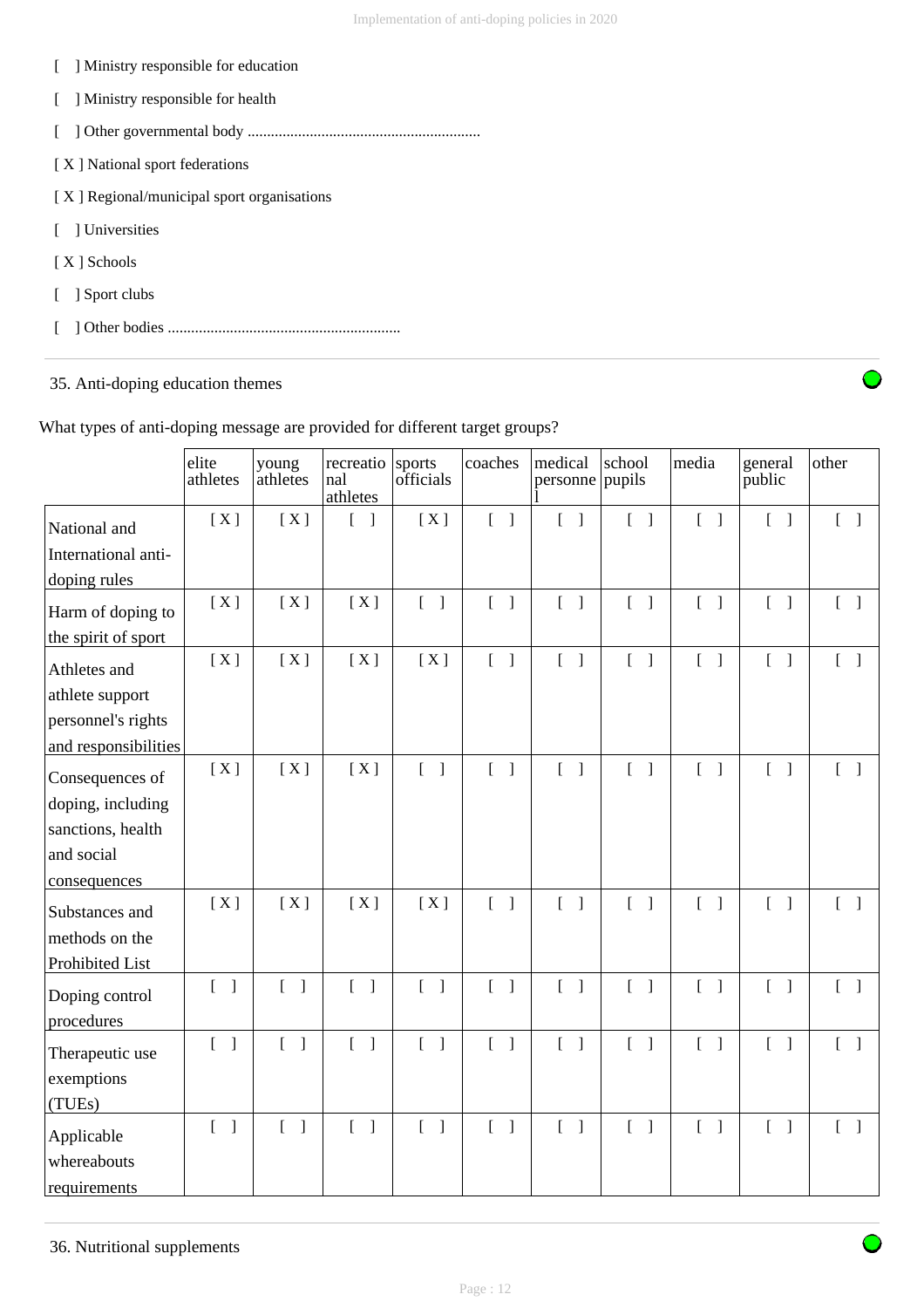What measures have been taken to address the problems related to nutritional supplements in sport?

|  | Restrict availability |  |
|--|-----------------------|--|
|--|-----------------------|--|

- [ ] Control of production
- [ ] Provide quality assurance
- [ ] Comprehensive labelling
- [ ] Limit advertising and promotion
- [ X ] Educational and informational measures
- [ ] Other, please specify: ............................................................
- 37. Anti-doping research

Has any anti-doping research been undertaken or supported?

- ( ) Yes; your comment (optional) ............................................................
- ( X ) Yes, to a limited extent; your comment (optional)we were co-author in two articles, not published yet.
- ( ) No; your comment (optional) ............................................................

38. Areas of anti-doping research

What are the areas of anti-doping research?

- [ ] Doping prevention
- [ ] Detection methods
- [ ] Behavioural and social aspects of doping
- [ ] Health consequences of doping
- [ ] Physiological and psychological training programmes
- [ ] Emerging substances or methods
- [ ] Alternative testing methods
- [ X ] None
- [ ] Other; your comment (optional) ............................................................

39. Publication of anti-doping research

How many articles with the results of this research have been published in peer-reviewed scientific journals? Please upload a summary or share links to resources, if available

[ 0 ] in 2020; your comment (optional) ............................................................

[ ] Data not available

40. International agreements

Has your country signed any agreements with other Anti-Doping Organisations (ADOs) or agreements on anti-doping with any other organisation or State concerning the following: